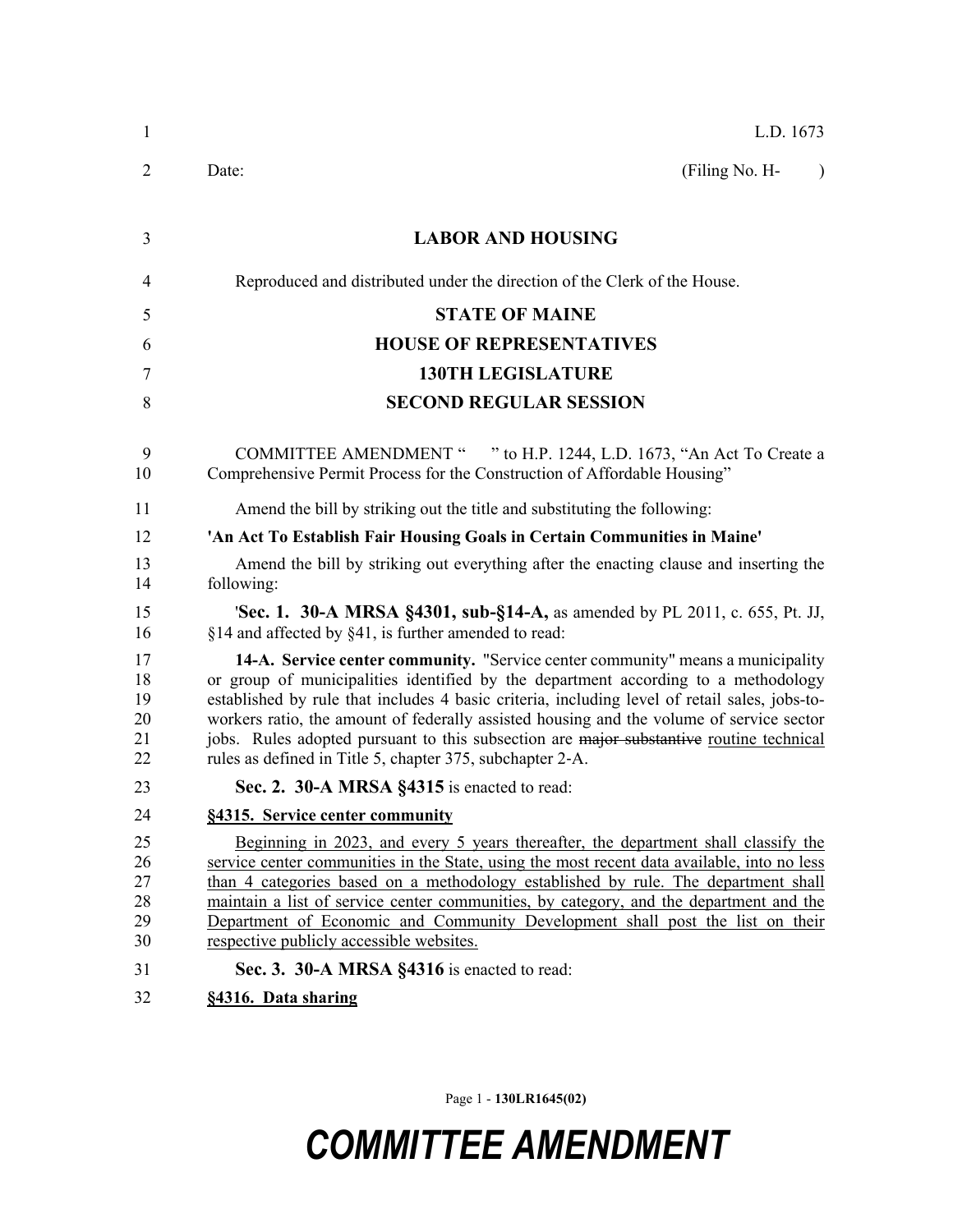| 1<br>$\overline{2}$<br>$\overline{\mathbf{3}}$ | The department, the Maine State Housing Authority and the Department of Economic<br>and Community Development shall share data useful in assessing and determining growth<br>management policies and standards.                                                                                                                                                                                                                                                                                                                                                                                                                                                                |                                       |                                                       |  |
|------------------------------------------------|--------------------------------------------------------------------------------------------------------------------------------------------------------------------------------------------------------------------------------------------------------------------------------------------------------------------------------------------------------------------------------------------------------------------------------------------------------------------------------------------------------------------------------------------------------------------------------------------------------------------------------------------------------------------------------|---------------------------------------|-------------------------------------------------------|--|
| $\overline{4}$<br>5                            | Sec. 4. 30-A MRSA §4326, sub-§3-A, ¶L, as corrected by RR 2019, c. 1, Pt. A,<br>§41, is amended to read:                                                                                                                                                                                                                                                                                                                                                                                                                                                                                                                                                                       |                                       |                                                       |  |
| 6<br>$\boldsymbol{7}$<br>8                     | L. Ensure that land use policies encourage aging in place and appropriate housing<br>options for older residents and address issues of special concern to older adults,<br>including transportation to and accessibility and availability of needed services; and                                                                                                                                                                                                                                                                                                                                                                                                              |                                       |                                                       |  |
| 9<br>10                                        | Sec. 5. 30-A MRSA §4326, sub-§3-A, ¶M, as enacted by PL 2019, c. 145, §9 and<br>reallocated by RR 2019, c. 1, Pt. A, §42, is amended to read:                                                                                                                                                                                                                                                                                                                                                                                                                                                                                                                                  |                                       |                                                       |  |
| 11                                             | M. Encourage policies that provide for accessory dwelling units-; and                                                                                                                                                                                                                                                                                                                                                                                                                                                                                                                                                                                                          |                                       |                                                       |  |
| 12                                             | Sec. 6. 30-A MRSA §4326, sub-§3-A, ¶N is enacted to read:                                                                                                                                                                                                                                                                                                                                                                                                                                                                                                                                                                                                                      |                                       |                                                       |  |
| 13<br>14                                       | N. Notwithstanding paragraph G, ensure that in a service center community at least<br>10% of the housing stock is affordable housing.                                                                                                                                                                                                                                                                                                                                                                                                                                                                                                                                          |                                       |                                                       |  |
| 15<br>16                                       | Sec. 7. 30-A MRSA §4331, sub-§5, as amended by PL 2011, c. 655, Pt. JJ, §18<br>and affected by §41, is further amended to read:                                                                                                                                                                                                                                                                                                                                                                                                                                                                                                                                                |                                       |                                                       |  |
| 17<br>18<br>19<br>20<br>21<br>22<br>23<br>24   | 5. Periodic reports. Beginning on January 1, 2015, the department shall report in<br>writing on the results of its evaluation process every 4 years and more frequently if<br>necessary. The department shall submit its report to the joint standing committee of the<br>Legislature having jurisdiction over natural resources matters, the joint standing committee<br>of the Legislature having jurisdiction over housing matters and the joint standing<br>committee of the Legislature having jurisdiction over appropriations and financial affairs.<br>Each committee may report out legislation related to matters reported upon that are within<br>its jurisdiction. |                                       |                                                       |  |
| 25<br>26<br>27<br>28<br>29                     | Sec. 8. Report. By February 15, 2023, the Department of Agriculture, Conservation<br>and Forestry shall submit a report to the joint standing committee of the Legislature having<br>jurisdiction over housing matters detailing where population growth is occurring and<br>projected to occur in the State. The committee may report out legislation on matters related<br>to the report during the First Regular Session of the 131st Legislature.                                                                                                                                                                                                                          |                                       |                                                       |  |
| 30<br>31                                       | Appropriations and allocations. The following appropriations and<br>Sec. 9.<br>allocations are made.                                                                                                                                                                                                                                                                                                                                                                                                                                                                                                                                                                           |                                       |                                                       |  |
| 32                                             | AGRICULTURE, CONSERVATION AND FORESTRY, DEPARTMENT OF                                                                                                                                                                                                                                                                                                                                                                                                                                                                                                                                                                                                                          |                                       |                                                       |  |
| 33                                             | <b>Geology and Resource Information Z237</b>                                                                                                                                                                                                                                                                                                                                                                                                                                                                                                                                                                                                                                   |                                       |                                                       |  |
| 34<br>35                                       | Initiative: Provides funding for one Public Service Manager II position, one Senior Planner<br>position and associated All Other costs.                                                                                                                                                                                                                                                                                                                                                                                                                                                                                                                                        |                                       |                                                       |  |
| 36<br>37<br>38<br>39<br>40<br>41               | <b>GENERAL FUND</b><br>POSITIONS - LEGISLATIVE COUNT<br><b>Personal Services</b><br>All Other<br><b>GENERAL FUND TOTAL</b>                                                                                                                                                                                                                                                                                                                                                                                                                                                                                                                                                     | 2021-22<br>0.000<br>\$0<br>\$0<br>\$0 | 2022-23<br>2.000<br>\$211,515<br>\$7,000<br>\$218,515 |  |
|                                                |                                                                                                                                                                                                                                                                                                                                                                                                                                                                                                                                                                                                                                                                                |                                       |                                                       |  |

Page 2 - **130LR1645(02)**

## *COMMITTEE AMENDMENT*